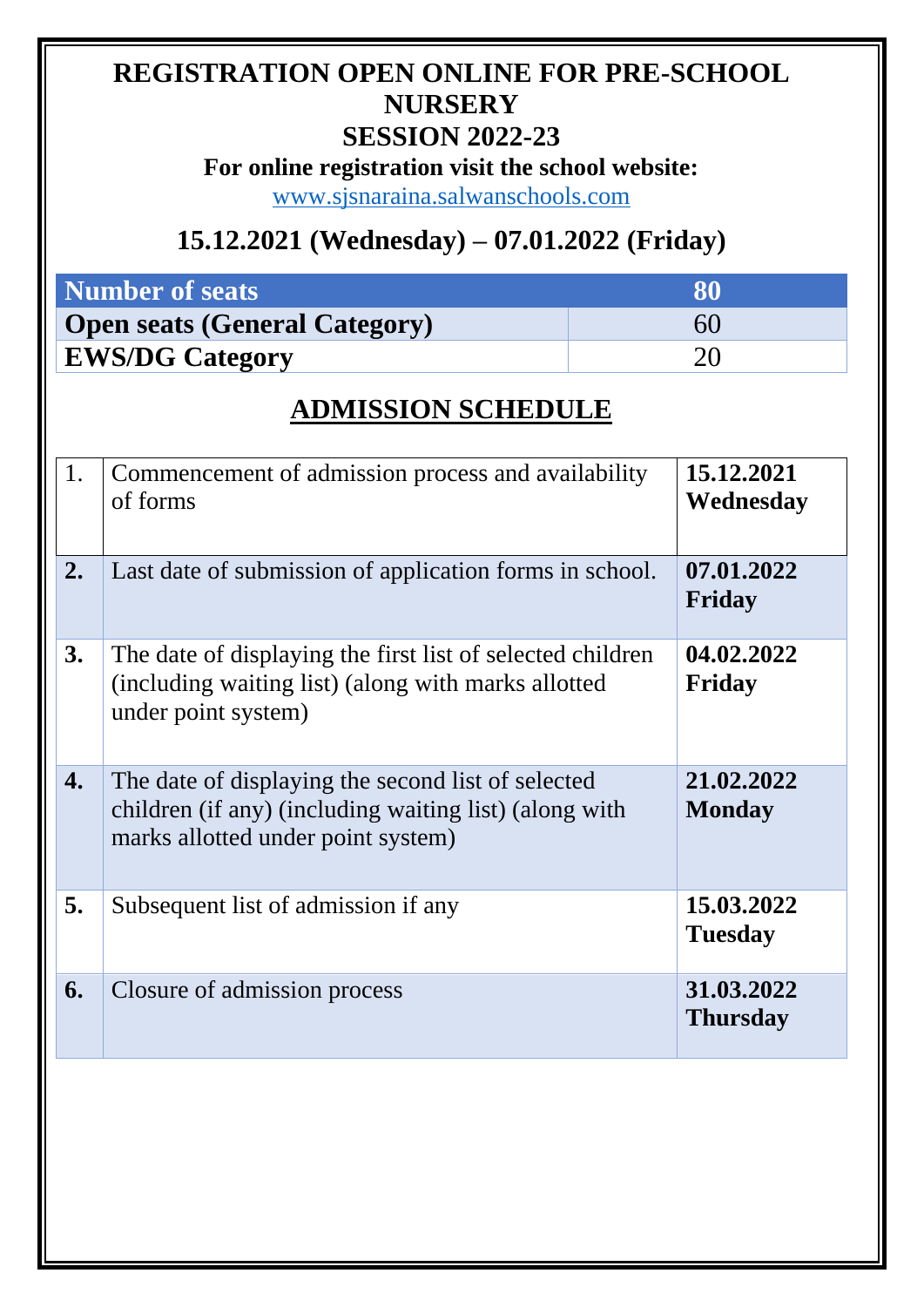# **SCHOOL SPECIFIC PARAMETERS FOR NURSERY ADMISSION (2022-2023)**

| S.No. | <b>CRITERIA</b>                                                                                                                                                                                                                                                                                                                                                                                                                                                                               | <b>Number of</b><br><b>Points</b> |
|-------|-----------------------------------------------------------------------------------------------------------------------------------------------------------------------------------------------------------------------------------------------------------------------------------------------------------------------------------------------------------------------------------------------------------------------------------------------------------------------------------------------|-----------------------------------|
| 1.    | <b>Neighbourhood</b><br><b>Present Residential Address and distance from School</b><br>• Upto 6 kms $-$ 40 points<br>or<br>The *areas specified in the form on which the school is<br>provisionally providing transport facility $-40$ points<br>* Subject to change                                                                                                                                                                                                                          | 40                                |
| 2.    | <b>First Born Child</b>                                                                                                                                                                                                                                                                                                                                                                                                                                                                       | 10                                |
| 3.    | <b>Girl Child</b>                                                                                                                                                                                                                                                                                                                                                                                                                                                                             | 05                                |
| 4.    | <b>Sibling</b><br>(Real Brother/Sister only)<br>(Sibling studying in Salwan Junior School, Naraina / Salwan<br>Public School, Rajendra Nagar)                                                                                                                                                                                                                                                                                                                                                 | 10                                |
| 5.    | <b>School Alumni (Father / Mother)</b>                                                                                                                                                                                                                                                                                                                                                                                                                                                        | 10                                |
|       | (Passed Class XII from Salwan Public School, Rajendra Nagar)                                                                                                                                                                                                                                                                                                                                                                                                                                  |                                   |
| 6.    | <b>Social Contribution</b><br>Those who are rendering contribution, physical or<br>professional work (both pro bono) for the last more than 5 years<br>through a registered NGO/ Organization like HELPAGE INDIA,<br>CRY, GOONJ, CHINTAN, CANCARE, KHALSA AID,<br>AKSHAYA PATRA, PM CARES FUND, BHARAT KE VEER,<br>CSE etc. (The NGO organization should be working towards)<br>Street Children, Slums and Homeless, Old age homes, Swachh<br>Bharat Abhiyan and Environment related issues). | 10                                |
| 7.    | <b>Proven Track Record of Parents</b><br>Research or<br>specialization in<br>Original<br>field<br>any<br>International/National/State Awardee for outstanding performance<br>or achievement in any of the following discipline: Academics,<br>Sports, Theatre, Art, Literature, Dance & Music and Environment.<br>(Award only from Government of India or GNCT of Delhi or a<br>body recognized by or registered with them, shall be considered)                                              | 15                                |
|       | <b>Total Marks</b>                                                                                                                                                                                                                                                                                                                                                                                                                                                                            | 100                               |